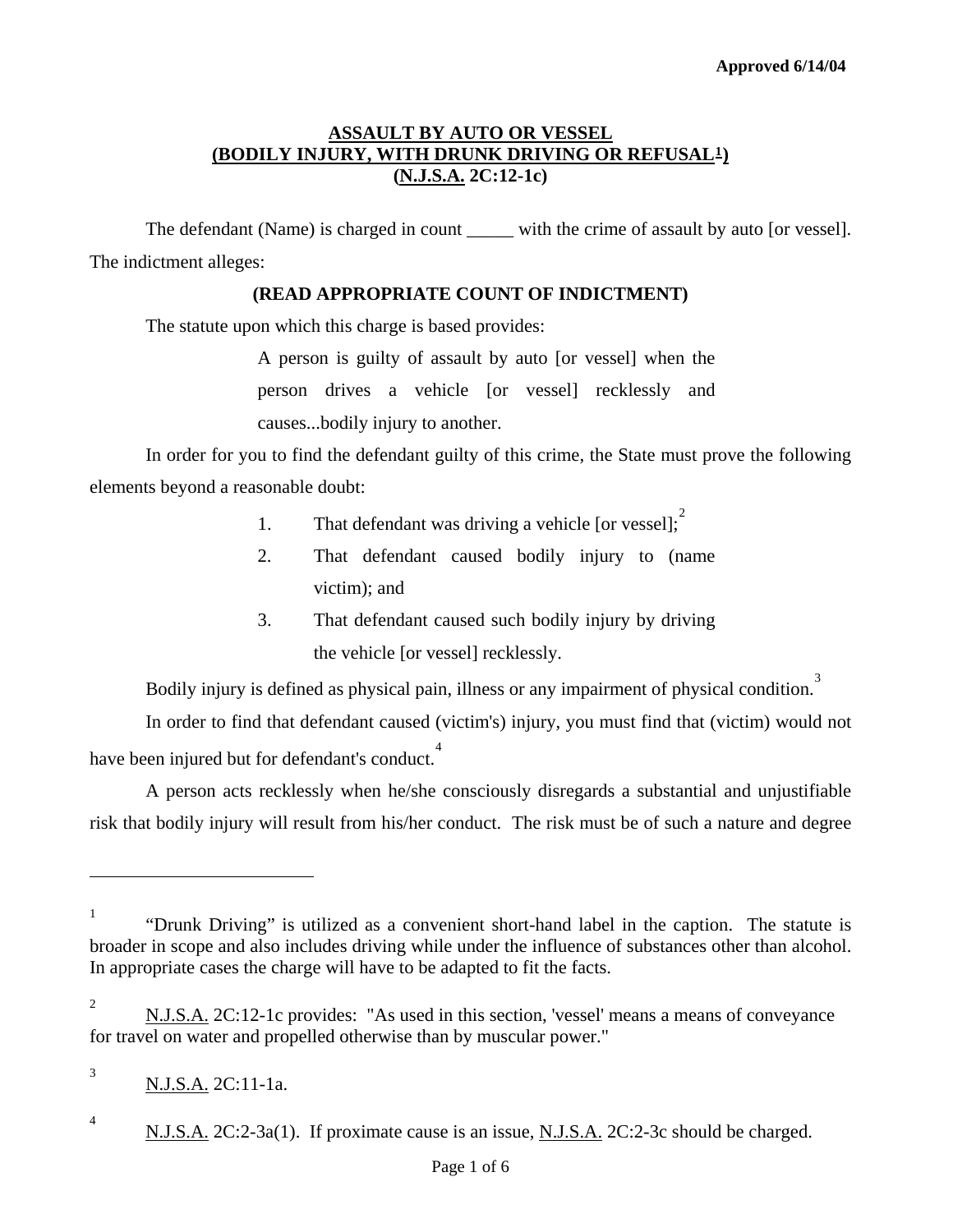that, considering the nature and purpose of the defendant's conduct and the circumstances known to him/her, disregard of the risk involves a gross deviation from the standard of conduct that a reasonable person would observe in the defendant's situation.

 In other words, in order for you to find the defendant drove a vehicle [or vessel] recklessly, the State must prove beyond a reasonable doubt that the defendant was aware that he/she was operating a vehicle [or vessel] in such a manner or under such circumstances as to create a substantial and unjustifiable risk of bodily injury to another. The State must also prove beyond a reasonable doubt that the defendant consciously disregarded this risk and that the disregard of the risk was a gross deviation from the way a reasonable person would have conducted himself/herself in the situation.

In determining whether the State has proven beyond a reasonable doubt that defendant acted recklessly, defendant's unawareness of a risk, due to self-induced intoxication, is immaterial. <sup>[6](#page-1-0)</sup> In other words, you may find that the State has proven recklessness beyond a reasonable doubt even though the defendant was unaware of a risk of which he/she would have been aware were he/she not intoxicated. [7](#page-1-1)

Recklessness is a condition of the mind that cannot be seen and that can often be determined only from inferences from conduct, words, or acts. It is not necessary for the State to produce a witness to testify that the defendant stated that he/she acted with a particular state of mind. It is within your power to find that proof of recklessness has been furnished beyond a reasonable doubt by inferences that may arise from the nature of the acts and circumstances surrounding the conduct in question.

<sup>5</sup> There is no legal distinction between intoxication resulting from alcohol use and that resulting from drug use. Cannel, New Jersey Criminal Code Annotated, Comment 2 to N.J.S.A. 2C:2-8 (Gann 2004) (citing State v. Sette, 259 N.J. Super. 156, 173-74 (App. Div. 1992), certif. denied, 130 N.J. 597 (1992); State v. Green, 318 N.J. Super. 361, 370 (App. Div. 1999), aff'd o.b., 163 N.J. 140 (2001).

<span id="page-1-0"></span><sup>6</sup> N.J.S.A. 2C:2-8b. For the exact statutory definition of self-induced intoxication, please see the full text of N.J.S.A. 2C:2-8b.

<span id="page-1-2"></span><span id="page-1-1"></span><sup>7</sup> 1971 Code Commentary to N.J.S.A. 2C:2-8 as reproduced in Cannel, supra, Comment to N.J.S.A. 2C:2-8.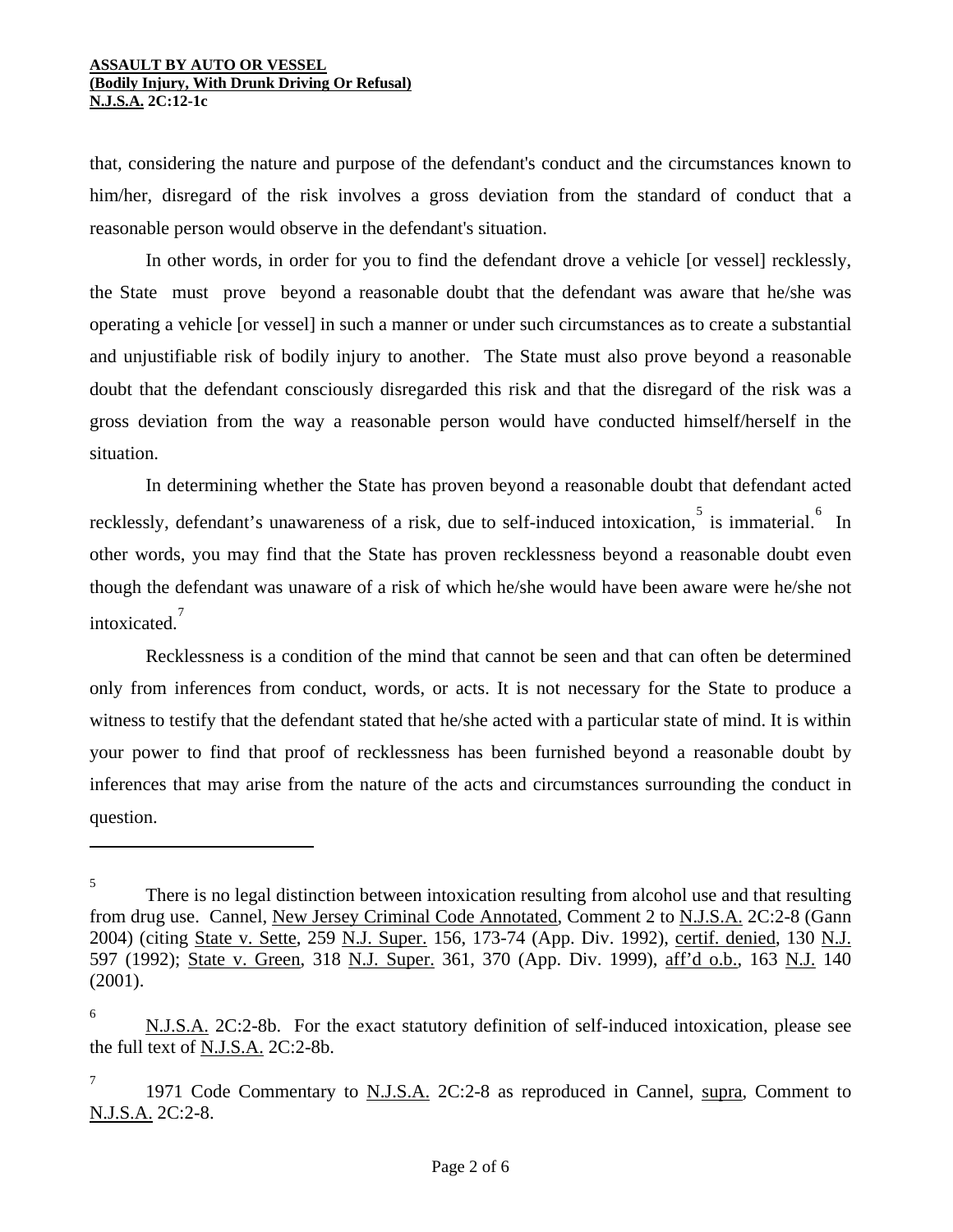# **[WHERE A VIOLATION OF THE MOTOR VEHICLE STATUTES IS ALLEGED, ADD THE FOLLOWING]**

The State alleges that the defendant's conduct involved [a] violation[s] of the motor vehicle laws of this State. Specifically, it is alleged that the defendant [list motor vehicle violations alleged and their elements]. It may be necessary for you to determine whether defendant operated a motor vehicle while in violation of New Jersey's drunk driving law [and/or that defendant thereafter refused to submit to a breathalyzer examination as required by New Jersey law], as I will explain shortly. [Charge where appropriate: However, with that one possible exception, whether defendant is guilty or not of a motor vehicle offense will be determined by an appropriate court.<sup>[8](#page-1-2)</sup> In other words, it is not your job to decide whether he/she is guilty or not guilty of any motor vehicle offense other than drunk driving (and/or refusal).] In any event, you may consider the evidence that he/she committed [a] motor vehicle offense[s] in deciding whether he/she was reckless.

### **[CHARGE IN ALL CASES]**

In conclusion, the three elements of the crime of assault by auto [or vessel] are:

- 1. That the defendant was driving a vehicle [or vessel];
- 2. That the defendant caused bodily injury to (name victim); and
- 3. That the defendant caused such bodily injury by driving the vehicle [or vessel] recklessly.

If you are satisfied that the State has proven each and every one of these elements beyond a reasonable doubt, then you must find the defendant guilty of assault by auto [or vessel]. However, if the State has failed to prove any element beyond a reasonable doubt, then you must find the defendant not guilty of assault by auto [or vessel].

<span id="page-2-0"></span>If, and only if, you find the defendant guilty of the crime charged beyond a reasonable doubt, you must proceed to determine whether the State has also proven beyond a reasonable doubt that the defendant operated the auto [or vessel] while in violation of New Jersey's drunk driving law [or that defendant thereafter refused to submit to a breathalyzer examination as required by New Jersey law].

l

<sup>8</sup> State v. Muniz, 118 N.J. 319 (1990).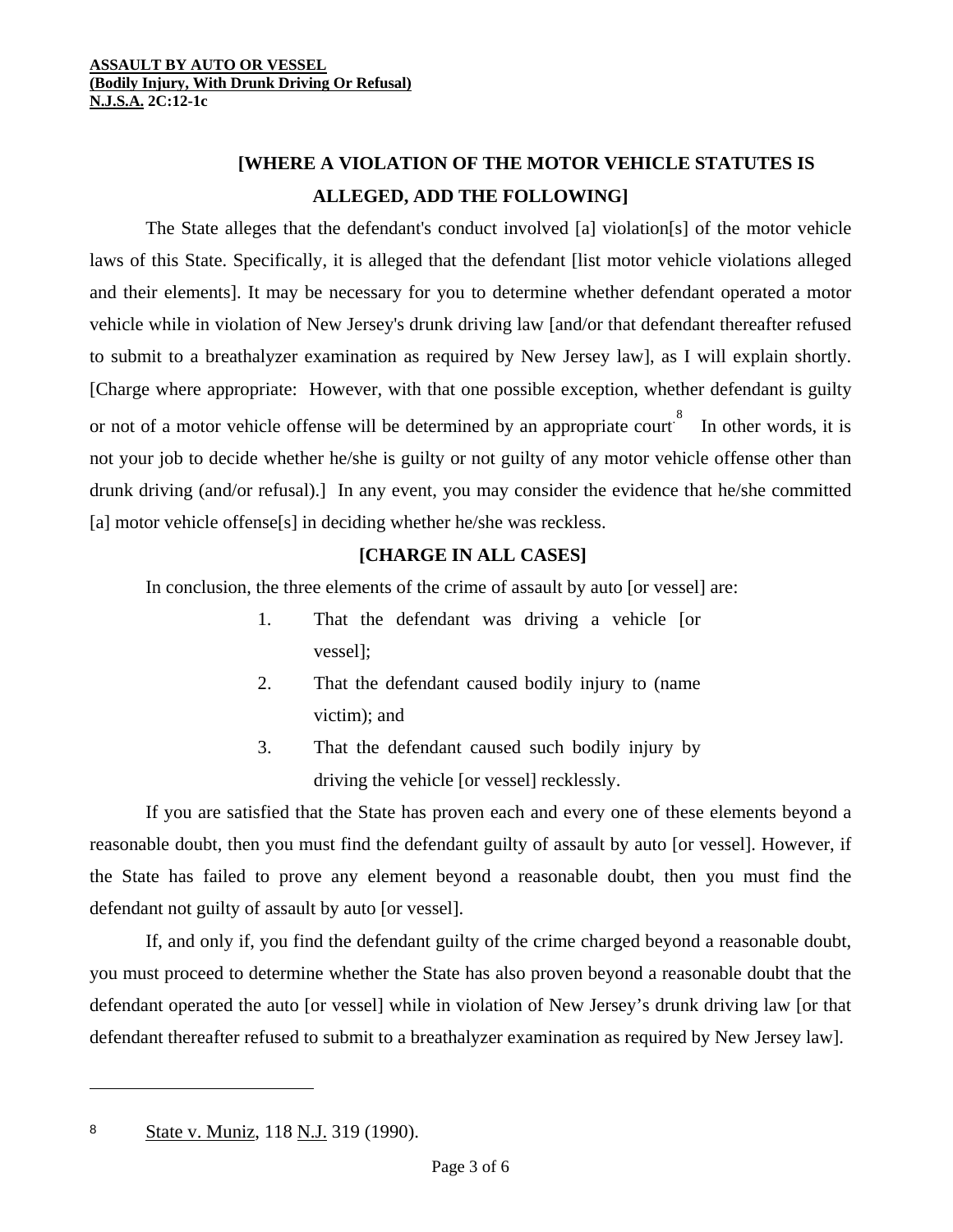In order for you to find that the defendant violated the drunk driving law, the State must prove beyond a reasonable doubt that the defendant operated a motor vehicle [or vessel] while under the influence of intoxicating liquor, narcotic, hallucinogenic or habit-producing drug, or operated a motor vehicle with a blood alcohol concentration of 0.08% or more by weight of alcohol in his/her blood.

## **[CHARGE WHERE AND TO THE EXTENT APPROPRIATE]**

If, and only if, you find the defendant guilty of the crime charged beyond a reasonable doubt, and you also decide that the State has proven beyond a reasonable doubt that the defendant operated the auto [or vessel] while in violation of New Jersey's drunk driving law [or that defendant thereafter refused to submit to a breathalyzer examination as required by New Jersey law], you must also proceed to determine whether the State has further proven beyond a reasonable doubt that

> the defendant did so while on any school property used for school purposes which was owned by or leased to any elementary or secondary school or school board, or within 1,000 feet of such property.

# **[OR]**

the defendant did so while driving through a school crossing, if the municipality, by ordinance or resolution, had designated the school crossing as such. A "school crossing" means that portion of a highway where school children are required to cross the highway in the vicinity of a school. [10](#page-3-0)

# **[OR]**

<span id="page-3-0"></span>10

<span id="page-3-1"></span><sup>9</sup> N.J.S.A. 39:4-50. There is a substantial body of case law interpreting this statute, and, in appropriate cases, more elaborate instructions may have to be given as to the definitions and application of the statutory language. The charge will also have to be modified where the State alleges refusal to submit to a breathalyzer examination under N.J.S.A. 39:4-50a. Note that N.J.S.A. 39:4-50 was amended, effective January 20, 2004, and that for crimes alleged to have been committed before that date a blood alcohol concentration of 0.10% will be required.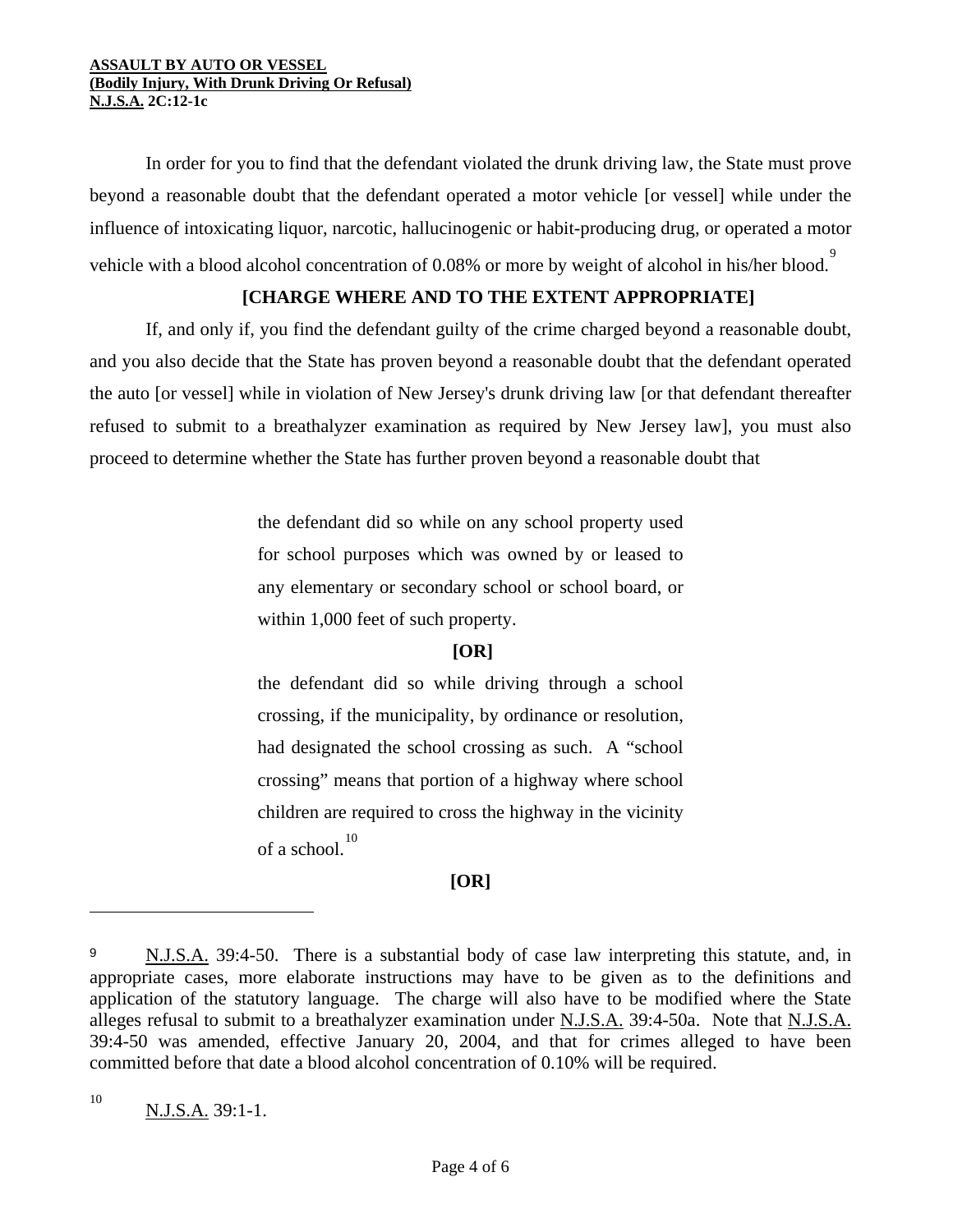the defendant did so while driving through a school crossing knowing that juveniles were present, if the municipality had not designated the school crossing as such by ordinance or resolution. A "school crossing" means that portion of a highway where school children are required to cross the highway in the vicinity of a school. [11](#page-3-1)

It is no defense to a prosecution under the statute that the defendant was unaware that the prohibited conduct took place while on or within 1,000 feet of any school property [**OR** while driving through a school crossing that has been designated as such by municipal ordinance or resolution]. Nor is it a defense in such a case that no juveniles were present on the school property [**OR** crossing zone] at the time of the offense, or that the school was not in session.<sup>[12](#page-4-0)</sup>

#### **[CHARGE IF APPLICABLE]**

The additional element of operating a vehicle [or vessel] in violation of the drunk driving law through a school crossing that has not been designated as such by municipal ordinance or resolution can only be found where there is proof beyond a reasonable doubt that the defendant knew that juveniles were present at the time. A person acts knowingly with respect to the nature of his/her conduct or the attendant circumstances if a person is aware that his/her conduct is of that nature, or that such circumstances exist, or a person is aware of a high probability of their existence. A person acts knowingly with respect to a result of his/her conduct if a person is aware that it is practically

 $\overline{a}$ 

<sup>11</sup> N.J.S.A. 39:1-1.

<span id="page-4-1"></span><span id="page-4-0"></span><sup>12</sup> N.J.S.A. 2C:12-1c. Note that the last sentence of this paragraph does not apply to the third alternative specified in N.J.S.A. 2C:12-1c(3)(c), which requires that a defendant knows juveniles to be present in a school crossing that has not been designated as such by municipal ordinance or resolution.